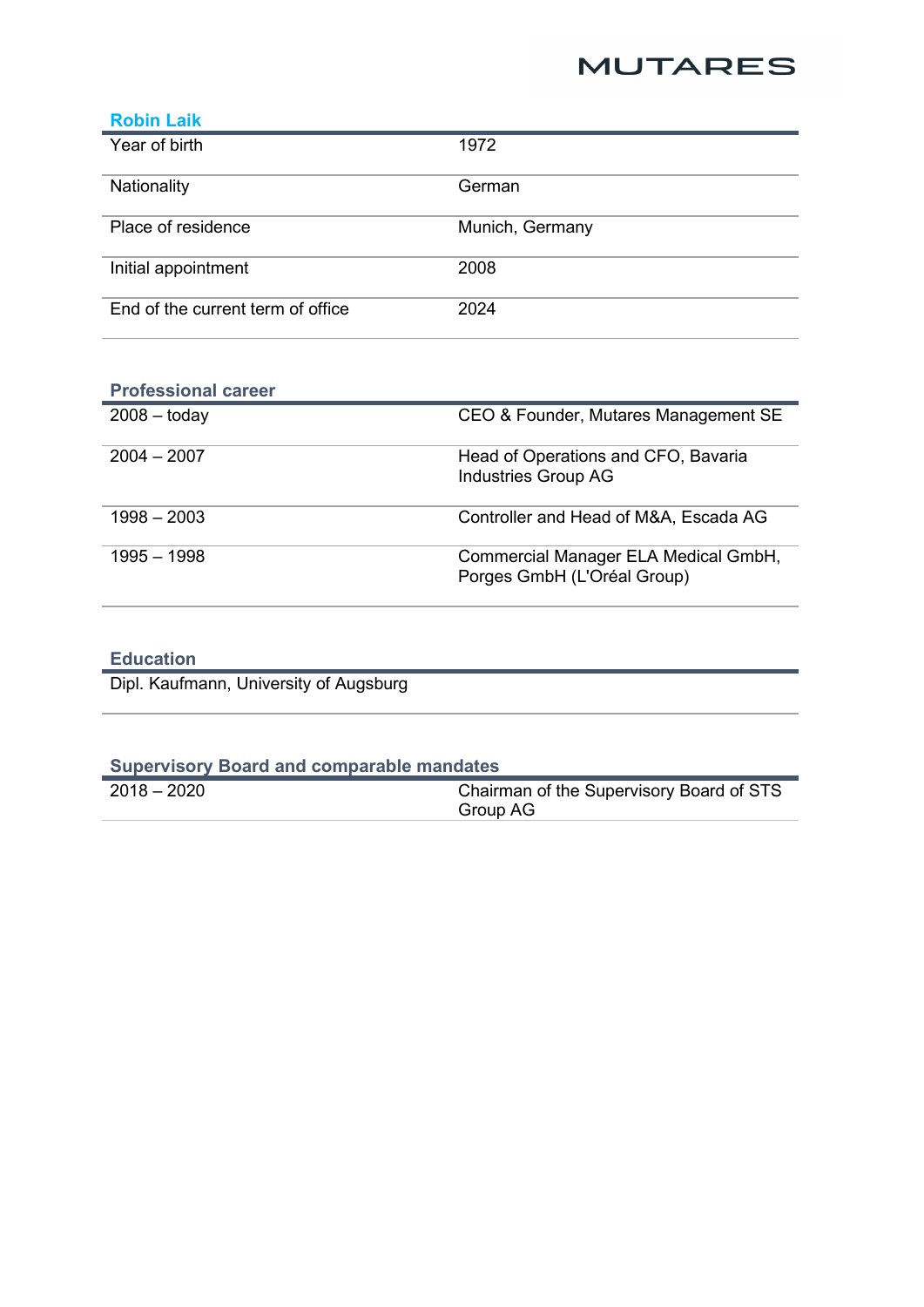## **MUTARES**

| <b>Mark Friedrich</b>             |                 |
|-----------------------------------|-----------------|
| Year of birth                     | 1978            |
| Nationality                       | German          |
| Place of residence                | Munich, Germany |
| Initial appointment               | 2015            |
| End of the current term of office | 2023            |

| <b>Professional career</b> |                             |
|----------------------------|-----------------------------|
| $2015 -$ today             | CFO, Mutares Management SE  |
| $2012 - 2015$              | Head of Finance, Mutares AG |
| $2005 - 2012$              | Manager, Ernst & Young GmbH |

# **Education**

Dip. Kaufmann, University of Tübingen

Tax advisor & Auditor

### **Supervisory Board and comparable mandates**

none